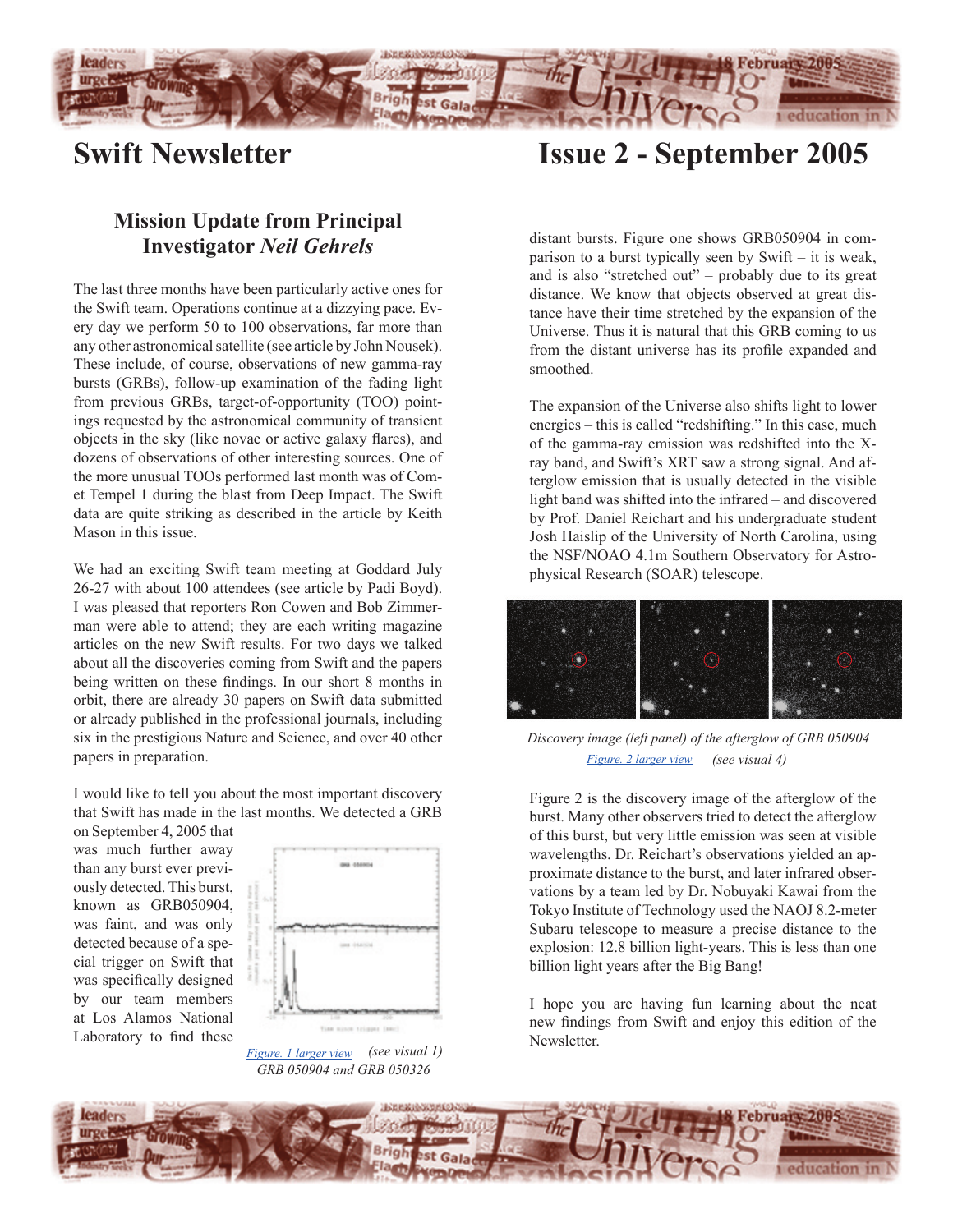

### **High Impact Science**

*By: Keith Mason (MSSL)*

Comets are frozen balls of ice and rock—not exactly what you'd expect to be a Swift target. But on July 4<sup>th</sup> of this year, Comet Tempel 1 was dead center in Swift's detectors when NASA's Deep Impact probe collided with the snowball at 10 kilometers per second.

Surprisingly, comets can be quite bright sources of Xrays. It's thought that this is a result of a charge exchange mechanism between cometary atoms and energetic particles in the solar wind—the positive ions in the solar wind strip electrons off the comet, and as the electrons lose energy they emit X-rays. But no one knew how Tempel 1 would behave after the collision.

Fortunately Swift was on the right side of the Earth to view the moment of impact. But more than that, Swift's pointing agility allowed it to come back on subsequent Earth-orbits to view the aftermath of the collision and moni-



tor its effect on the comet over a period of several days. This was critical: Swift's XRT initially only saw lowlevel emission from Comet Tempel 1 for about three days after the impact. But then the comet brightened by almost an order of magnitude, the result of a solar storm that was tracking out through the solar wind, enveloping the comet in high velocity energetic particles.

Swift also provided important UV observations of the collision as well. While X-rays are seen from the outer parts of gaseous head of the comet, the UV data tracks the changes caused by the impact closer to the nucleus. Swift's Ultraviolet and Optical Telescope took



time-resolved images in the ultraviolet portion of the spectrum, in a band that is sensitive to emission from dissociated cometary molecules, including water. The brightness of the comet started to rise immediately after the collision with the Deep Impact probe, as material thrown up by the impact filled out the comet's coma. One Swift orbit later and the coma was about 4 times as bright as it had been pre-collision! Its UV brightness then gradually faded over the course of the next day, although there was a noticeable re-brightening just short of two days after the impact, as the comet's rotation period of 40.8 hours brought the collision point back into sunlight.

Swift's Comet Tempel 1 observations were meticulously planned. It was a one-off event and we didn't want to risk missing it because of unexpected problems. The impact itself was monitored in real-time, using data transmitted through the Tracking and Data Relay Satellite System. Since no one was quite sure of what would happen when the probe collided, we were ready to respond in realtime in case, for example, the comet became too bright for Swift's detectors. As it transpired, everything went incredibly smoothly, highlighting Swift's potential as a multipurpose astronomical observatory, supplementing the 'day job' of understanding gamma-ray bursts.

Spectacular though the man-made July 4 cosmic fireworks were, mankind still has a ways to go to match nature in all her glory. A gamma-ray burst emits a factor of 10,000,000,000,000,000,000,000,000,000,000,000 times more energy than Deep Impact's probe did when it slammed into Comet Tempel 1!

### **Swift in the News**

*by Lynn Cominsky (SSU E/PO)*

**CONTACT** 

**5/11/05** NASA Scientists Catch Unique Gamma-Ray Burst. This HQ release announced the first localization and possible visible-light counterpart of a Swiftly-observed "short" burst, what some scientists have called the "Holy Grail" of GRBs. The press release is on the *[NASA Goddard](http://swift.gsfc.nasa.gov/docs/swift/news/2005/05-122.html) [Space Flight Center website,](http://swift.gsfc.nasa.gov/docs/swift/news/2005/05-122.html)* and more information is on the *[NASA website](http://www.nasa.gov/vision/universe/watchtheskies/short_burst.html)*.

**7/4/05** NASA Swift Satellite Offers a Different View of the Great Comet Collision. This *[press release from Penn State](http://www.science.psu.edu/alert/Swift-Deep-Impact.htm#4July)*

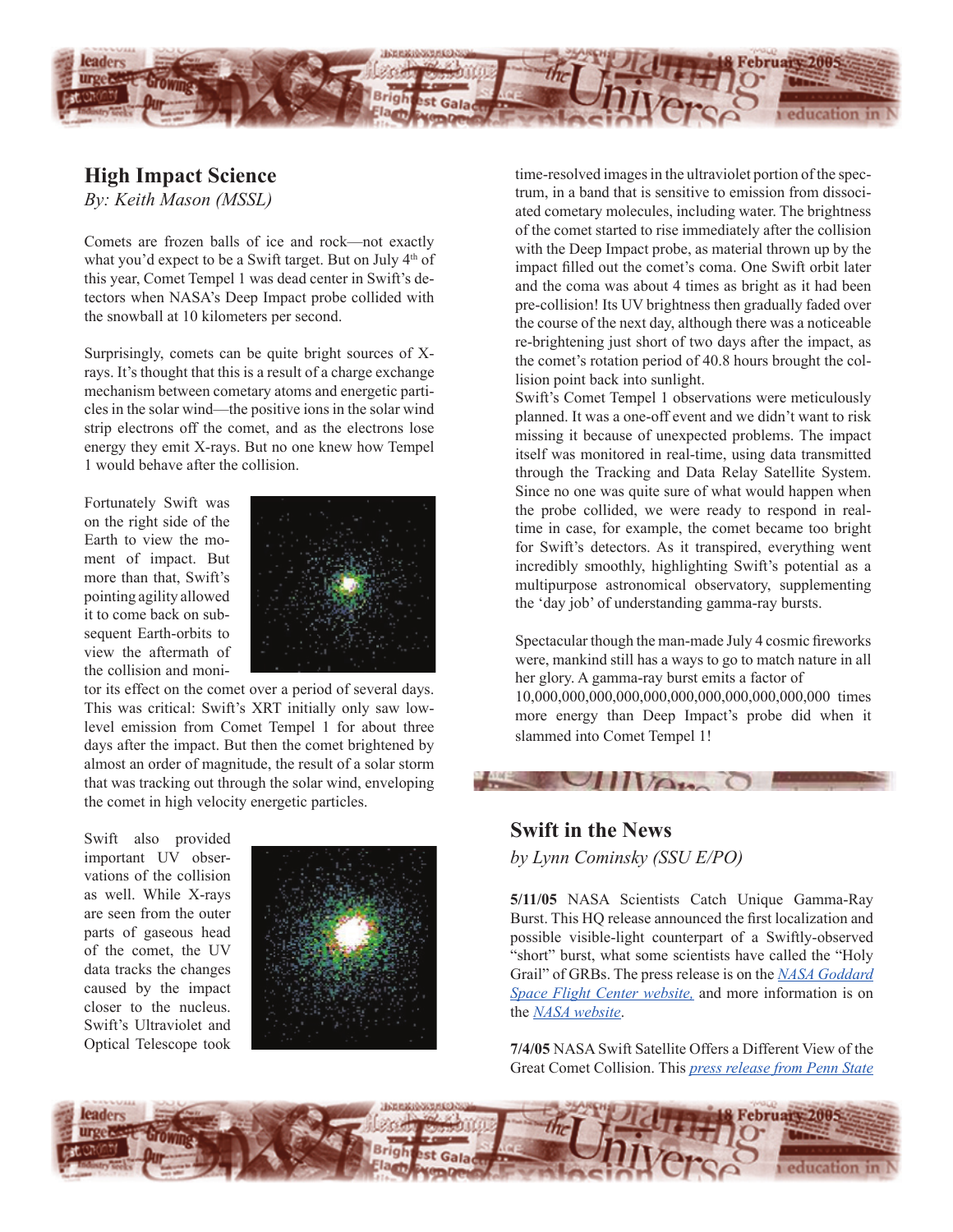

shows multi-wavelength views and movies of NASA's Deep Impact collision with Comet Tempel-1.

**7/08/05** Scientists Measure How Deep "Deep Impact" Was, With X-rays. This *[press release from Penn](http://www.science.psu.edu/alert/Swift-Deep-Impact.htm) State*  featured the detection of a delayed brightening in Xrays that may provide information on how much material was released during the collision of NASA's Deep Impact probe with Comet Tempel-1.

**8/18/05** NASA's Swift Satellite Finds Newborn Black Holes. This HQ release announced the discovery by Swift of many bursts that show repeated flaring during the burst decay, indicating continuous "gorging by the newly formed black holes at the same time as they are also expelling matter away during the gamma-ray bursts. You can read more on *[NASA's website](http://www.nasa.gov/vision/universe/watchtheskies/double_burst.html)* and at the *[NASA Goddard Space Flight Center website](http://swift.gsfc.nasa.gov/docs/swift/news/2005/05-229.html)*.

**9/12/05** The most distant stellar explosion ever detected, GRB050904, smashed previous records, and indicates that massive stars were formed within a few hundred million years after the Big Bang. Read more about it at the *[NASA press website](http://swift.gsfc.nasa.gov/docs/swift/news/2005/05-259.html)* and see the animations and graphics that were presented during the *[telecon press](http://www.nasa.gov/vision/universe/starsgalaxies/2005_distant_grb.html)  [briefing](http://www.nasa.gov/vision/universe/starsgalaxies/2005_distant_grb.html)* from NASA HQ.

# $U_{\rm HWA}$

### **Swift: 20,000 Slews and Counting**

*By: John Nousek (Penn State)*

Swift has continued its fine record of both scientific discovery and technical virtuosity. Swift team members have authored 12 papers which have been accepted in refereed publications, and 18 more have been submitted and are either awaiting review, or are being revised in response to referees' remarks.

The dramatic X-ray flares in GRB050406 and 050502b have been accepted for publication in "Science," in a paper led by David Burrows. The Swift-discovered early X-ray light curves have been accepted in a paper for "Nature," in a paper led by Gianpiero Tagliaferri. The press release on the discovery of the first counterpart to a short GRB was

covered in the August "Discover" magazine, and a paper to Nature has been submitted. The Swift team has many other papers accepted, submitted or in preparation to technical journals.

Kim Page and Dave Burrows have collected statistics on the allocation of Swift observing time since the start of normal operations on April 5 to July 11. The table shows how we have divided our time. In the table, "TOOs" stands for "Targets of Opportunity"; objects to observe added in to the routine schedule. These are usually re-observations of older bursts, or a new source that might be of interest for Swift to observe.

On the technical side, the observatory and the instruments continue to work well. During the Memorial Day weekend, Swift encountered two un-related Attitude Control System (ACS) problems. We have now diagnosed both, and believe they were low-probability occurrences. On May 28 the ACS/ Star Tracker system produced a bad quaternion (the ACS orientation matrix that measures where Swift is looking on the sky). On May 30 it appears the Star Tracker suffered a particle hit which corrupted memory, forcing us to carry out a cold reboot of the tracker. Neither problem has recurred, and we believe that we can respond quickly to any reoccurrences, keeping Swift efficiently observing the sky.

| <b>Allocation of Swift Observing Time</b> |                                              |
|-------------------------------------------|----------------------------------------------|
| <b>Observation Type</b>                   | <b>Percentage of Time</b><br><b>Allotted</b> |
| GRBs - new, followup, TOOs:               | 58%                                          |
| Calibration targets:                      | $11\%$                                       |
| Non-GRB TOOs:                             | 8%                                           |
| Fill-in Targets:                          | 15%                                          |
| SAA cold points/ non-science:             | $8\%$                                        |

More than 20,000 target slews have been conducted by the observatory to date. Of these, more than 7,000 have been to observations of new or recent GRB afterglows. On average we conduct 69.4 slews per day.

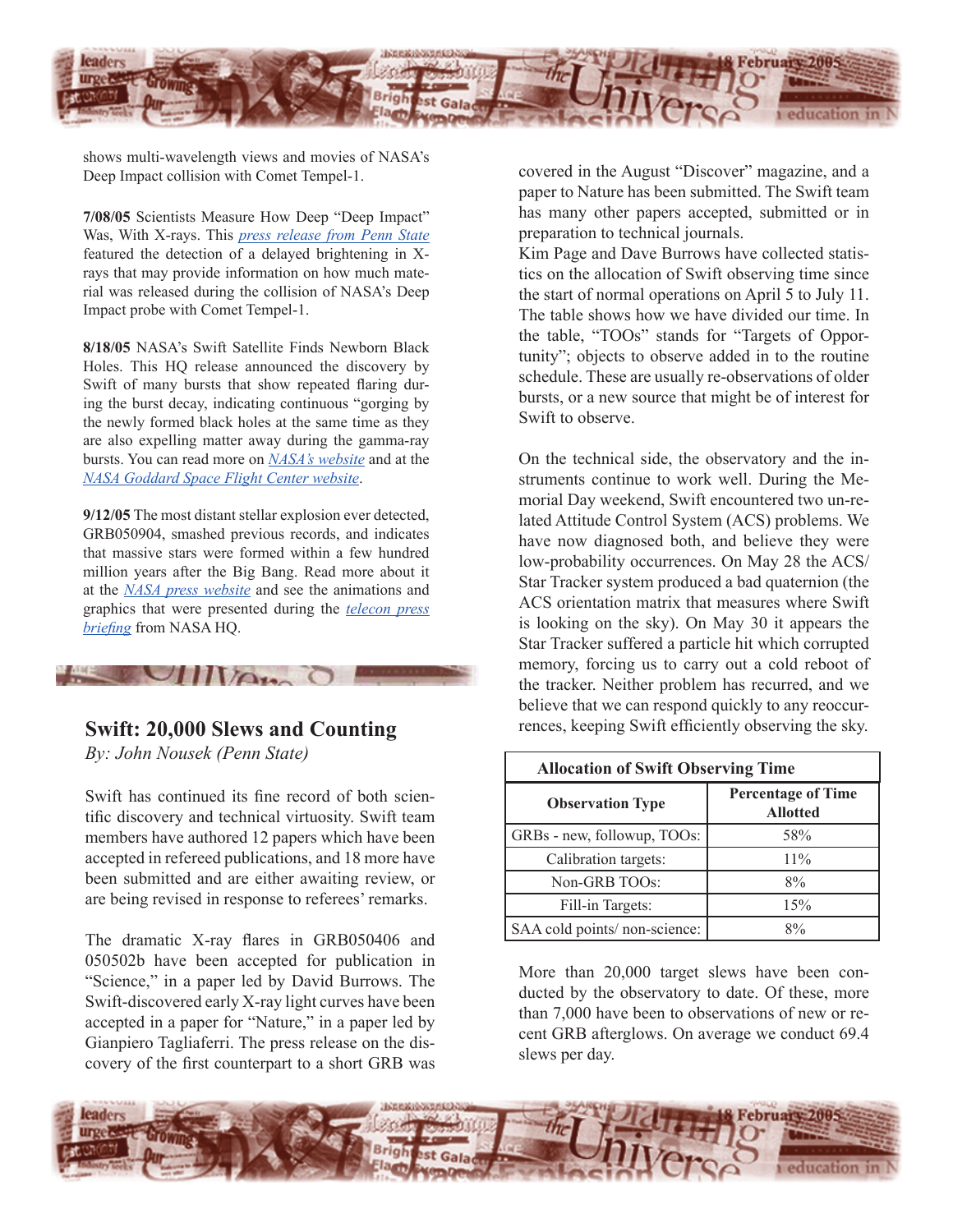

Swift has also participated in multi-spacecraft campaigns. Most recently Swift has provided UV and X-ray coverage of the cataclysmic variable AE Aqr. Other observatories participating include the Chandra and GALEX space-borne observatories, and the MAGIC and HESS ground-based ones. Swift's agility and ease of scheduling have allowed it to take part with little overhead and short notice.

We have been enjoying the excitement of the flow of discoveries and hope for many more to come!

 $U\cup U$ 

### **Thrilling Results Highlighted at Swift Science Team Meeting in July, 2005** *By: Padi Boyd (GSFC)*

An exciting Swift Science Team Meeting was held at Goddard Space Flight Center on July 26-27, 2005 . The gathering was an opportunity for the people who worked long and hard to design, build, test and launch Swift to finally share in the excitement of what this satellite can really do!

In the weeks leading up to the meeting, the Swift team had an eye-opening lesson in what "random" truly means. From June 8 to July 1, the BAT detected no new GRBs. No satellite at all detected any GRBs from July 1 through July 12. Then, from July 12 to July 20, the BAT found seven new bursts! In other words, there were eight bursts in six weeks (which is not too far from the average rate of 100 per year) but almost all of them occurred within the same week! In his talk on BAT status and performance, Scott Barthelmy reminded us that this is completely consistent with what we expect for bursts from Poisson statistics.

There was a lot of excitement surrounding Swift's gamma-ray burst observations. XRT results included the dramatic X-ray flares in GRB050406 and 050502b, described by Abe Falcone, and the early X-ray light curves discussed by Gianpiero Tagliaferri. The discovery of the first counterpart to a short burst, GRB 050509b, long considered a holy grail in the field, was presented by Paul O'Brien (and there has been at least one more since then). The UVOT instrument has also contributed to the study of GRBs. Alex Blustin showed UV and optical light curves of the bright afterglow of GRB 050525a, while Pete Roming discussed the implications of the fraction of "dark GRBs" (no detectable optical afterglow) observed by UVOT.

Swift has also been busy observing events in the universe that are not associated with GRBs. Several science talks described Swift observations of the Deep Impact collision with Comet Tempel 1, including a beautiful UV light curve for the comet, and an impressive X-ray flare. More details can be found at *[http://www.science.psu.edu/alert/](http://www.science.psu.edu/alert/Swift-Deep-Impact.htm) [Swift-Deep-Impact.htm](http://www.science.psu.edu/alert/Swift-Deep-Impact.htm)* and in the accompanying article by Keith Mason. Swift has also been following up recently discovered supernovae, and results from the optical and UV rise of SN2005cs and 2005cf were presented by Stephen Holland. Martin Still talked about the importance of having contemporaneous X-ray, UV and optical data on the Swift-discovered transient Swift J1753.5-0127. This binary is considered to be a strong black hole candidate, and Swift data throughout this outburst can be used to test models that describe black hole radiation. Rounding out the non-GRB science presentations, Jack Tueller and Craig Markwardt detailed their early results on active galaxies found in the BAT sky monitoring and survey project.

By meeting's end, the entire Swift science team knew they had a lot to be proud of in the first nine months of operations, and a lot to look forward to: Swift promises to continue offering its unique view of gamma ray bursts and other astrophysical objects!



**The Swift Education and Public Outreach Group** *By: Phil Plait (SSU E/PO)*

Since the last newsletter went to press, the E/PO group at SSU has been busy as usual. Here's a look at some of the things we've been doing: